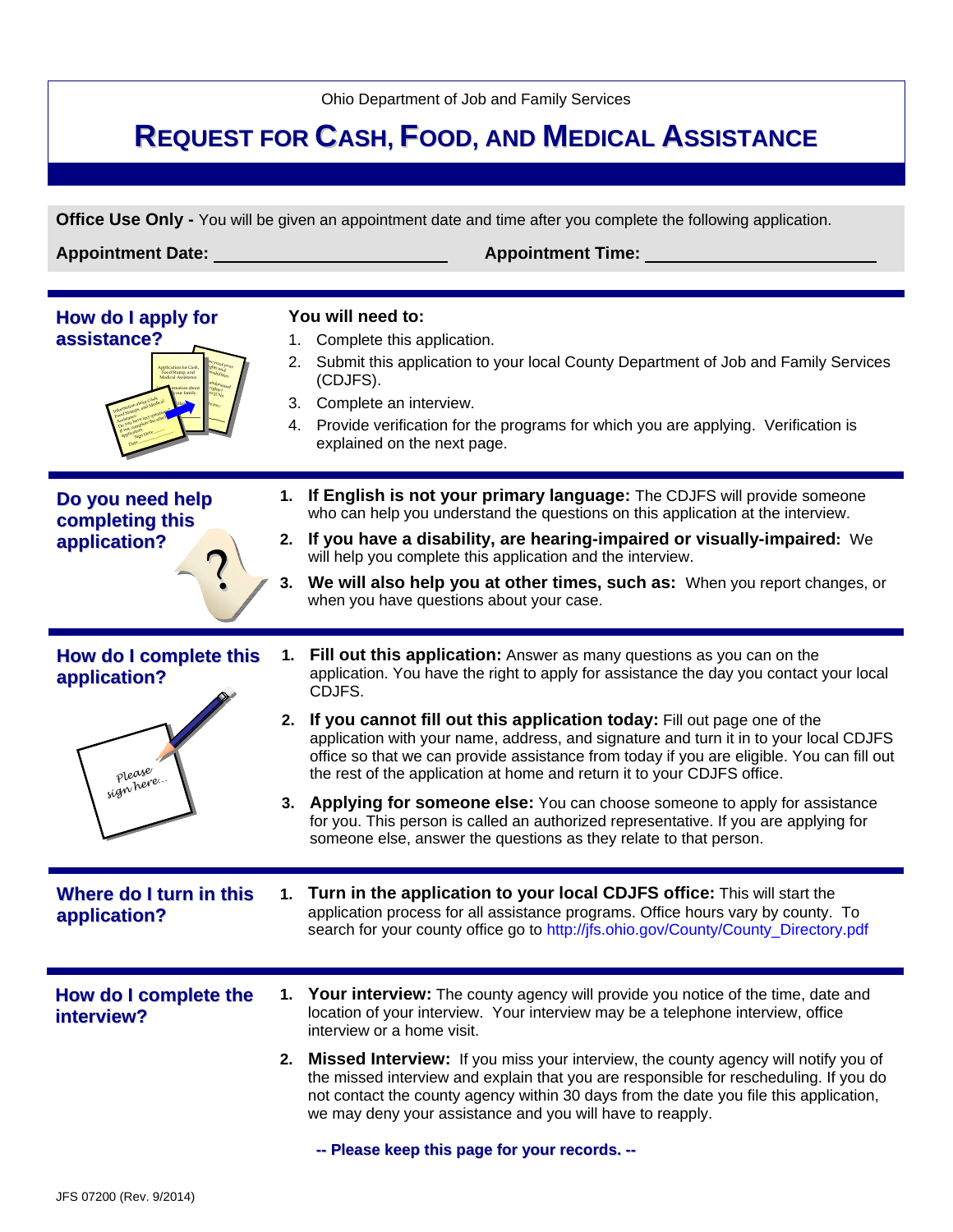## **What type of verification do I need?**

The table below lists the items required for each program you are applying for. Contact your local CDJFS for examples of the documents you can use as proof. If you can't bring everything, come to the interview anyway and we will help you.

- If you are not a U.S. citizen and are only applying for alien emergency medical assistance, you do not have to verify your citizenship status or immigration status, or provide a social security number.
- Your food assistance amount may increase if you also bring proof of the following costs: child/dependent care, child support paid for children not living with you, housing, utilities, medical costs for people with disabilities or for people who are over age 60 (including prescriptions).

|                                                                                                                                 |                   |                   | Medical<br>Assistance | <b>Medical</b><br>Assistance |
|---------------------------------------------------------------------------------------------------------------------------------|-------------------|-------------------|-----------------------|------------------------------|
|                                                                                                                                 | Cash              | Food              | <b>Families</b>       | Aged, blind or               |
|                                                                                                                                 | <b>Assistance</b> | <b>Assistance</b> | and children          | disabled                     |
| Proof you have applied for a Social Security Number (if you don't already<br>have one)                                          |                   |                   |                       |                              |
| Permanent Resident Card ("green card") or other INS documentation if<br>not a U.S. citizen                                      |                   |                   |                       |                              |
| Proof of U.S. citizenship if a U.S. citizen                                                                                     |                   |                   |                       |                              |
| Proof of income or any other money coming into your household<br>(such as pay stubs, tax records, award letters, child support) |                   |                   |                       |                              |
| Most recent statements for any bank accounts (such as checking, credit<br>union, savings)                                       |                   |                   |                       |                              |
| Proof of ownership of vehicles (such as car, truck, motorcycles, boats,<br>RV <sub>s</sub> )                                    |                   |                   |                       |                              |
| Proof of current value of stocks/bonds, certificates of deposit, life<br>insurance, trusts, annuities                           |                   |                   |                       |                              |
| Proof of identity                                                                                                               |                   | $\checkmark$      |                       |                              |
| Proof of any child/dependent care costs                                                                                         |                   |                   |                       |                              |
| Proof of any child support paid for children not living with you                                                                |                   |                   |                       |                              |
| Proof of any housing and utility costs                                                                                          |                   |                   |                       |                              |
| Proof of any medical costs for people with disabilities or for people who<br>are over age 60 (including prescriptions)          |                   |                   |                       |                              |
| Proof of any health insurance                                                                                                   |                   |                   |                       |                              |

## **When will I receive assistance?**



**Cash and food assistance:** We base eligibility for the cash and/or food assistance programs on the date we get your signed and dated application. Your eligibility for these programs is determined within 30 days from the date we receive your signed and dated application.

**Medical assistance:** We base eligibility for medical assistance on the date we get a signed and dated application. Your eligibility should be determined within 30 days unless you are claiming a disability. If you are claiming a disability, your eligibility should be determined within 90 days. We will also explore medical assistance for the 3 months before the month we get your application.

# **What if I need food right away?**

**If you need food assistance right away, and are not currently receiving it:** Answer the questions on pages one and two of the application. You may qualify to get food assistance quicker.



**No.** Please do not let fear of the U.S. Citizenship and Immigration Services (USCIS) keep you from seeking needed assistance for your family. Many immigrants can receive cash, food, and medical assistance. Also, alien emergency medical assistance is available without regard to your immigration status.



**You may be eligible to receive other services such as:** Child care assistance, prenatal care, housing costs, work skills, and help getting a job. These services may require a separate application. Ask your caseworker about these services. If you need help with child care costs, contact your local CDJFS for a child care application.

**--Please keep thispageforyourrecords.--**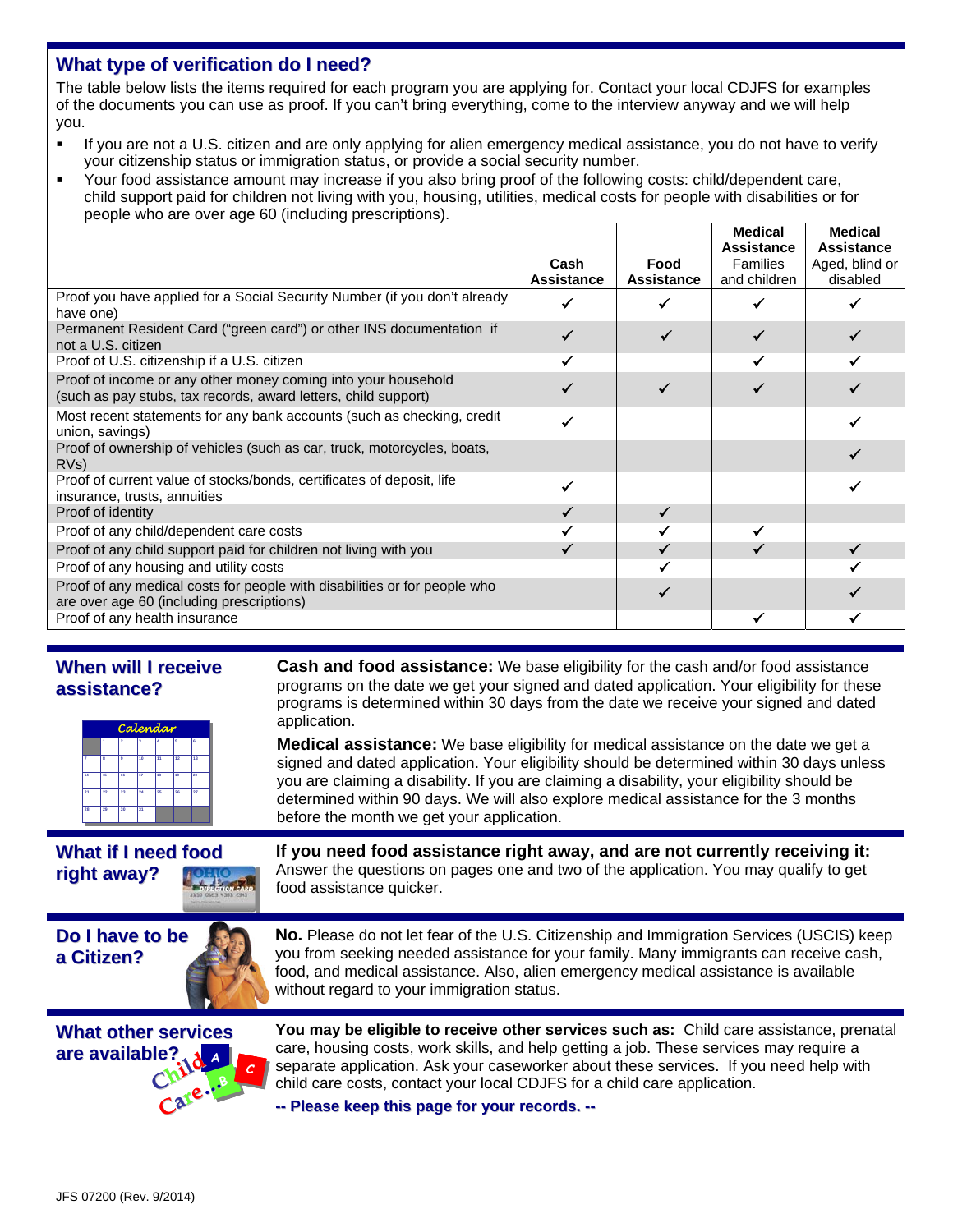**Reset Form**

| <b>REQUEST FOR CASH, FOOD, AND MEDICAL ASSISTANCE</b>                                                                                                                                                                                                                                                           |                                                                       |                                |                |                                                                                                                                                                                                                                                                                                                                                                                                                                                                                                                                                                                                                         |                         |  |  |
|-----------------------------------------------------------------------------------------------------------------------------------------------------------------------------------------------------------------------------------------------------------------------------------------------------------------|-----------------------------------------------------------------------|--------------------------------|----------------|-------------------------------------------------------------------------------------------------------------------------------------------------------------------------------------------------------------------------------------------------------------------------------------------------------------------------------------------------------------------------------------------------------------------------------------------------------------------------------------------------------------------------------------------------------------------------------------------------------------------------|-------------------------|--|--|
| 1. VOTER REGISTRATION APPLICATION ATTACHED- ASSISTANCE AVAILABLE                                                                                                                                                                                                                                                |                                                                       |                                |                |                                                                                                                                                                                                                                                                                                                                                                                                                                                                                                                                                                                                                         |                         |  |  |
| If you are not registered to vote where you live now, would you like to apply to register to vote here today?<br>□ YES, I want to register to vote. □ NO, I do not want to register to vote.<br>If you do not check either box, you will be considered to have<br>decided not to register to vote at this time. |                                                                       |                                |                |                                                                                                                                                                                                                                                                                                                                                                                                                                                                                                                                                                                                                         |                         |  |  |
| 2. Tell us about you (the applicant)                                                                                                                                                                                                                                                                            |                                                                       |                                |                |                                                                                                                                                                                                                                                                                                                                                                                                                                                                                                                                                                                                                         |                         |  |  |
| Complete this section for you or for the person for whom you are applying.<br>Middle Initial<br><b>First Name</b><br>Last Name<br>Are you:<br>Do you need any of the following services?                                                                                                                        |                                                                       |                                |                | <b>Office Use Only</b><br>Date Received: <u>contract and the set of the set of the set of the set of the set of the set of the set of the set of the set of the set of the set of the set of the set of the set of the set of the set of the set of the se</u><br>Application Number: 1997<br>Case Number: Name of Second State Second State State State State State State State State State State State State State State State State State State State State State State State State State State State State State State S<br>$\Box$ No<br>Expedited Food Assistance: □ Yes<br>PRC Requested: $\Box$ Yes<br>$\Box$ No |                         |  |  |
| Visually Impaired<br>$\Box$ Interpreter                                                                                                                                                                                                                                                                         | $\Box$ Other:                                                         |                                |                | <b>Child Care Requested</b>                                                                                                                                                                                                                                                                                                                                                                                                                                                                                                                                                                                             | $\Box$ Yes<br>$\Box$ No |  |  |
| $\Box$ Hearing Impaired<br>$\Box$ Sign Language<br>Have you, or anyone living with you, ever received cash, food, or medical assistance? $\Box$ Yes $\Box$ No<br>3. Tell us how to reach you                                                                                                                    |                                                                       |                                |                |                                                                                                                                                                                                                                                                                                                                                                                                                                                                                                                                                                                                                         |                         |  |  |
| Complete this section for you or for the person for whom you are applying.                                                                                                                                                                                                                                      |                                                                       |                                |                |                                                                                                                                                                                                                                                                                                                                                                                                                                                                                                                                                                                                                         |                         |  |  |
| <b>Street Address</b><br>$\Box$ Check here if you are homeless                                                                                                                                                                                                                                                  |                                                                       |                                |                |                                                                                                                                                                                                                                                                                                                                                                                                                                                                                                                                                                                                                         |                         |  |  |
| City                                                                                                                                                                                                                                                                                                            | County                                                                |                                |                | State                                                                                                                                                                                                                                                                                                                                                                                                                                                                                                                                                                                                                   | Zip Code                |  |  |
| Phone Number                                                                                                                                                                                                                                                                                                    | <b>Additional Phone Number</b><br>E-mail Address<br>Best Time to Call |                                |                |                                                                                                                                                                                                                                                                                                                                                                                                                                                                                                                                                                                                                         |                         |  |  |
| <b>Mailing Address (if different):</b><br><b>Street Address</b>                                                                                                                                                                                                                                                 |                                                                       |                                |                |                                                                                                                                                                                                                                                                                                                                                                                                                                                                                                                                                                                                                         |                         |  |  |
| City<br>County                                                                                                                                                                                                                                                                                                  |                                                                       |                                |                | <b>State</b>                                                                                                                                                                                                                                                                                                                                                                                                                                                                                                                                                                                                            | Zip Code                |  |  |
|                                                                                                                                                                                                                                                                                                                 |                                                                       |                                |                |                                                                                                                                                                                                                                                                                                                                                                                                                                                                                                                                                                                                                         |                         |  |  |
| 4. Tell us if you are an authorized representative                                                                                                                                                                                                                                                              |                                                                       |                                |                |                                                                                                                                                                                                                                                                                                                                                                                                                                                                                                                                                                                                                         |                         |  |  |
| An authorized representative is someone who assists the applicant by completing the application process. If you are filling out this form<br>as an authorized representative, please fill out the following.                                                                                                    |                                                                       |                                |                |                                                                                                                                                                                                                                                                                                                                                                                                                                                                                                                                                                                                                         |                         |  |  |
| <b>First Name</b>                                                                                                                                                                                                                                                                                               |                                                                       | Middle Initial<br>Last Name    |                |                                                                                                                                                                                                                                                                                                                                                                                                                                                                                                                                                                                                                         |                         |  |  |
| <b>Street Address</b>                                                                                                                                                                                                                                                                                           |                                                                       |                                |                |                                                                                                                                                                                                                                                                                                                                                                                                                                                                                                                                                                                                                         |                         |  |  |
| City                                                                                                                                                                                                                                                                                                            | County                                                                |                                |                | State                                                                                                                                                                                                                                                                                                                                                                                                                                                                                                                                                                                                                   | Zip Code                |  |  |
| <b>Best Time to Call</b><br><b>Phone Number</b>                                                                                                                                                                                                                                                                 |                                                                       | <b>Additional Phone Number</b> | E-mail Address |                                                                                                                                                                                                                                                                                                                                                                                                                                                                                                                                                                                                                         |                         |  |  |
| 5. Sign Here                                                                                                                                                                                                                                                                                                    |                                                                       |                                |                |                                                                                                                                                                                                                                                                                                                                                                                                                                                                                                                                                                                                                         |                         |  |  |
| Signature of Applicant or Authorized Representative                                                                                                                                                                                                                                                             |                                                                       | <b>Print Name</b>              |                |                                                                                                                                                                                                                                                                                                                                                                                                                                                                                                                                                                                                                         | Date                    |  |  |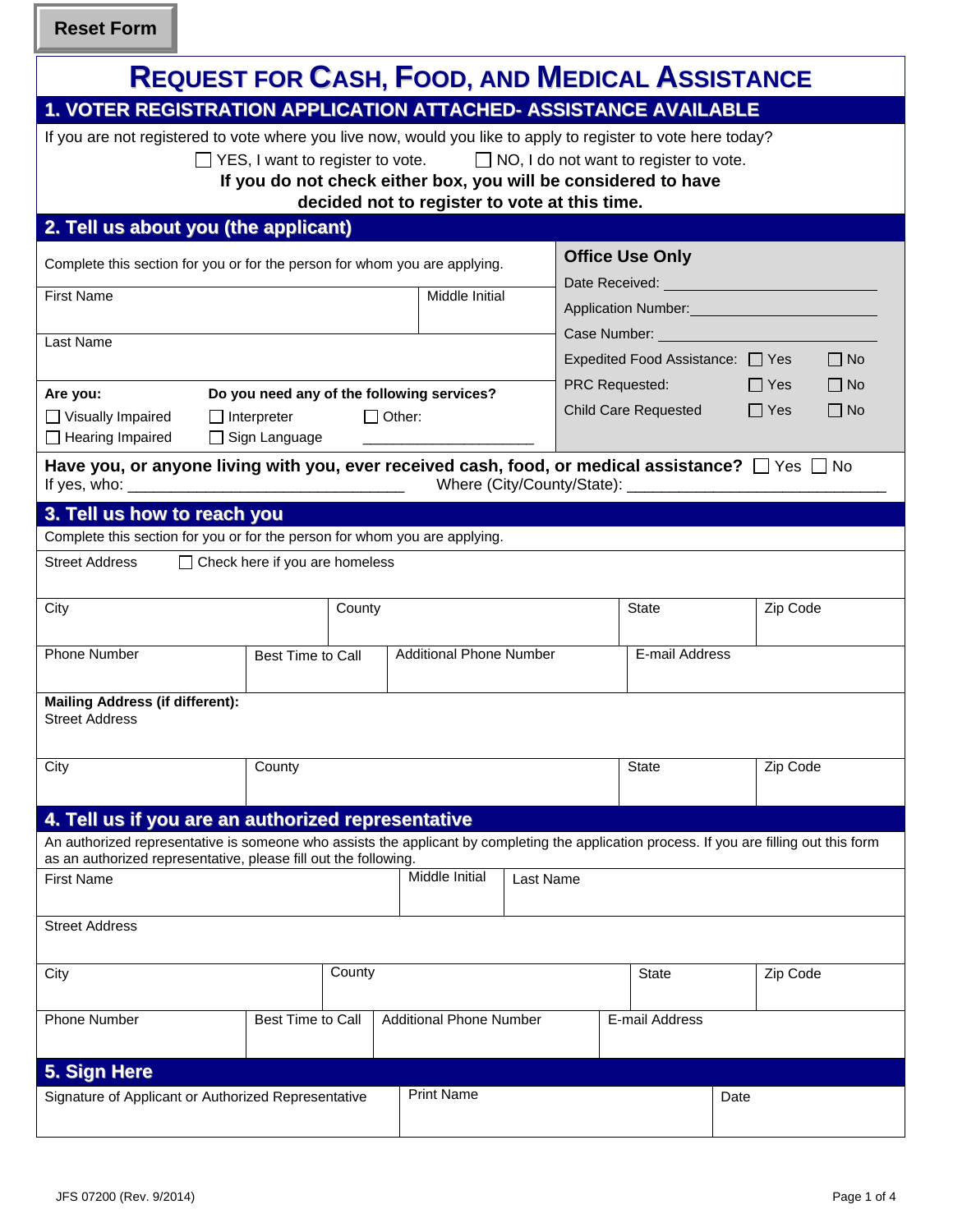| 6. Tell us if you need food assistance right away                                                                                                                       |       |                        |
|-------------------------------------------------------------------------------------------------------------------------------------------------------------------------|-------|------------------------|
| These questions will help us decide if you qualify to get food assistance benefits quicker.                                                                             |       |                        |
| How many people live with you and buy, fix, and eat meals with you?                                                                                                     |       |                        |
| Answer the following questions for only the people who buy, fix and eat meals with you.                                                                                 |       |                        |
| Is your total gross income before taxes for the current month less than \$150?                                                                                          | Yes   | l No<br>$\blacksquare$ |
| Is your total net income after taxes and paying for such things as housing costs, child/<br>dependent care costs, or child support payments for the current month zero? | □ Yes | – I No                 |
| Are your total resources in cash, checking, and savings accounts less than \$100?                                                                                       | l Yes | No                     |
| Are your monthly rent or mortgage and utilities (such as gas, electric, water, and phone)<br>more than your total monthly gross income before taxes?                    | l Yes | No.                    |
| Are you a migrant or seasonal farm worker?                                                                                                                              | Yes   | Nο                     |

# **7. Tell us about the people in your home**

You must list everyone who lives with you even if they are not applying. Please be sure to list your name first. If you need more space, attach a separate piece of paper.

- **Social Security Number:** You only have to list a social security number for someone who is applying for cash, food, or medical assistance. You do not have to provide a social security number for someone applying for alien emergency medical assistance.
- **U.S. Citizen:** You only have to indicate if someone is a U.S. citizen if they are applying for cash, food, or medical assistance.
- **Sex (gender):** If your household is only applying for food assistance, you do not have to complete the sex (gender) question.
- **Race/Ethnicity:** Title VI of the Civil Rights Act of 1964 allows us to ask for racial/ethnic (Hispanic or Latino) information. If you do not want to give us this information, it will have no effect on your case. If you do not give us this information, the worker will enter an answer.

| <b>Name</b><br>(First, Last)                                                                                                                                                                                                  | <b>Relationship</b><br>to You<br>(spouse, son,<br>friend, etc.) | <b>Social Security</b><br><b>Number</b> | Date of Birth | <b>Sex</b><br>Write<br>$M$ or $F$ | U.S.<br><b>Citizen</b><br>Write<br>Y or N | Race | <b>Hispanic</b><br>or Latino<br>Write<br>Y or N |  |
|-------------------------------------------------------------------------------------------------------------------------------------------------------------------------------------------------------------------------------|-----------------------------------------------------------------|-----------------------------------------|---------------|-----------------------------------|-------------------------------------------|------|-------------------------------------------------|--|
|                                                                                                                                                                                                                               | Self                                                            |                                         |               |                                   |                                           |      |                                                 |  |
|                                                                                                                                                                                                                               |                                                                 |                                         |               |                                   |                                           |      |                                                 |  |
|                                                                                                                                                                                                                               |                                                                 |                                         |               |                                   |                                           |      |                                                 |  |
|                                                                                                                                                                                                                               |                                                                 |                                         |               |                                   |                                           |      |                                                 |  |
|                                                                                                                                                                                                                               |                                                                 |                                         |               |                                   |                                           |      |                                                 |  |
|                                                                                                                                                                                                                               | $\Box$ No<br>Are you married? $\Box$ Yes                        |                                         |               |                                   |                                           |      |                                                 |  |
| Are you, or anyone you are applying for, pregnant? Only answer if applying for cash or medical assistance.<br>$\Box$ Yes<br>$\Box$ No                                                                                         |                                                                 |                                         |               |                                   |                                           |      |                                                 |  |
| Do you, or anyone you are applying for, need nursing home / in-home care?<br>$\Box$ Yes $\Box$ No                                                                                                                             |                                                                 |                                         |               |                                   |                                           |      |                                                 |  |
| Written: when the contract of the contract of the contract of the contract of the contract of the contract of the contract of the contract of the contract of the contract of the contract of the contract of the contract of |                                                                 |                                         |               |                                   |                                           |      |                                                 |  |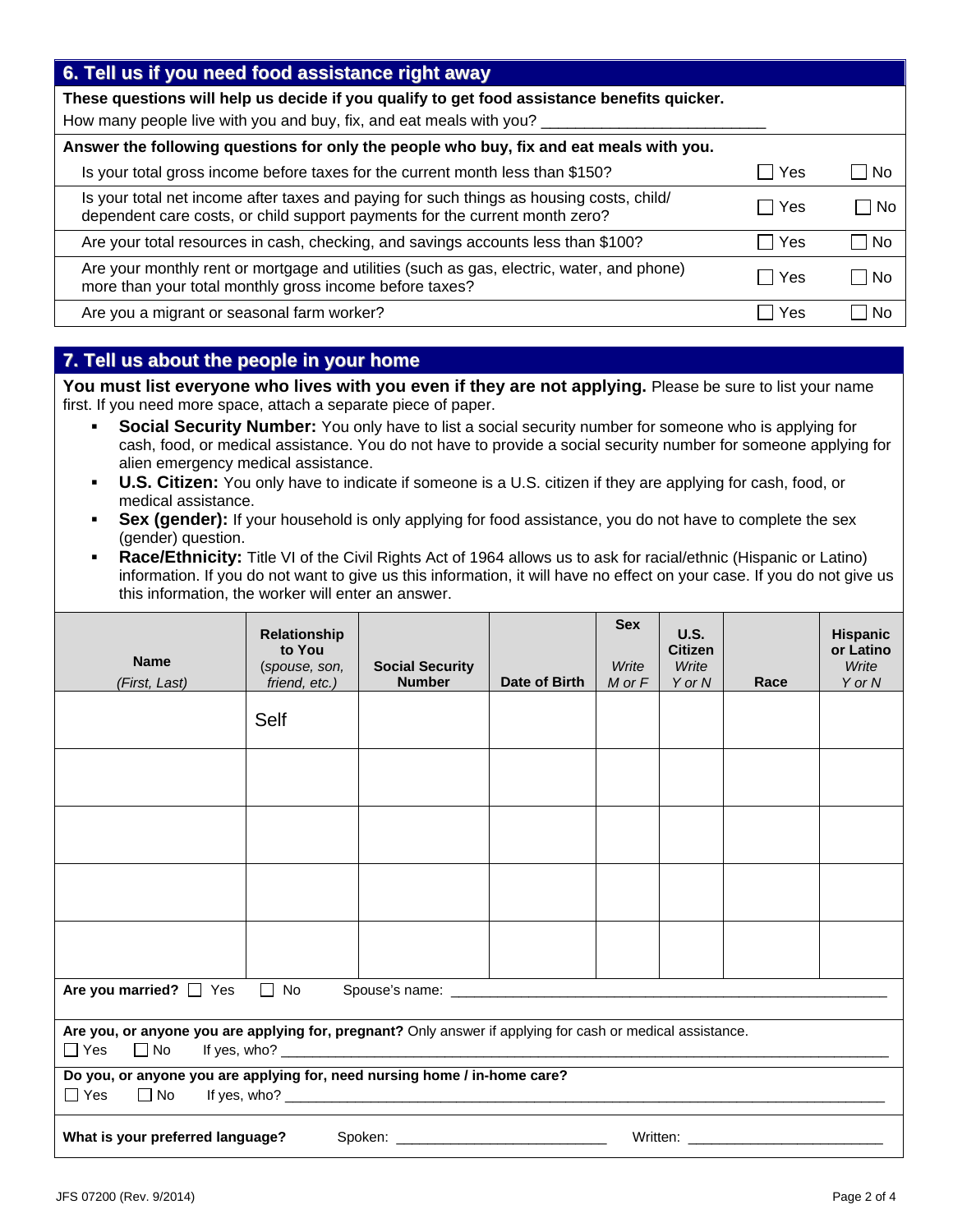| 7. Tell us about the people in your home (continued)                                                                                                                                                                                                                                                                |                                               |                                           |                                                       |                              |  |  |  |
|---------------------------------------------------------------------------------------------------------------------------------------------------------------------------------------------------------------------------------------------------------------------------------------------------------------------|-----------------------------------------------|-------------------------------------------|-------------------------------------------------------|------------------------------|--|--|--|
| Is anyone 60 years of age or older?                                                                                                                                                                                                                                                                                 | $\Box$ Yes                                    | $\Box$ No                                 |                                                       |                              |  |  |  |
| If yes, answer the questions in this section. If no, please skip to question 8.                                                                                                                                                                                                                                     |                                               |                                           |                                                       |                              |  |  |  |
| Is this person(s) receiving disability benefits?                                                                                                                                                                                                                                                                    |                                               | $\Box$ Yes<br>  No                        |                                                       |                              |  |  |  |
|                                                                                                                                                                                                                                                                                                                     |                                               |                                           |                                                       |                              |  |  |  |
| Is this person(s) unable to prepare meals due to a disability?                                                                                                                                                                                                                                                      |                                               | $\Box$ Yes                                | <b>No</b>                                             |                              |  |  |  |
| If you answered "Yes" to the last three questions, does this person(s) wish to receive food assistance<br>separately from the other people you live with? $\Box$ Yes $\Box$ No                                                                                                                                      |                                               |                                           |                                                       |                              |  |  |  |
| 8. Tell us about your finances                                                                                                                                                                                                                                                                                      |                                               |                                           |                                                       |                              |  |  |  |
| Will you or the people in your home receive income this month?                                                                                                                                                                                                                                                      |                                               |                                           | ∣ Yes<br>$\Box$ No                                    |                              |  |  |  |
| Income refers to all the money that you and the people in your home receive such as earnings from employment,<br>child/spousal/medical support, disability benefits, retirement benefits, Workers' Compensation, Social Security, SSI,<br>Veterans Benefits, etc.                                                   |                                               |                                           |                                                       |                              |  |  |  |
| If yes, please complete the table below.                                                                                                                                                                                                                                                                            |                                               |                                           |                                                       |                              |  |  |  |
| <b>Name</b>                                                                                                                                                                                                                                                                                                         | <b>Type of Income</b>                         | <b>Amount of Income</b><br>(before taxes) | <b>How Often Received</b><br>(weekly, bi-weekly, etc) | Date Last<br><b>Received</b> |  |  |  |
|                                                                                                                                                                                                                                                                                                                     |                                               |                                           |                                                       |                              |  |  |  |
|                                                                                                                                                                                                                                                                                                                     |                                               |                                           |                                                       |                              |  |  |  |
|                                                                                                                                                                                                                                                                                                                     |                                               |                                           |                                                       |                              |  |  |  |
| How much do you and the people in your home have in cash, checking, or savings (such as bank<br>accounts, annuities, stocks, or bonds)?<br>Did anyone in your home leave a job or lose a job within the last 60 days? $\Box$ Yes<br>$\Box$ No                                                                       |                                               |                                           |                                                       |                              |  |  |  |
| For what reason? ________________                                                                                                                                                                                                                                                                                   |                                               |                                           |                                                       |                              |  |  |  |
| Is anyone in your home on strike from a job? $\Box$ Yes                                                                                                                                                                                                                                                             |                                               | l INo                                     |                                                       |                              |  |  |  |
|                                                                                                                                                                                                                                                                                                                     |                                               |                                           |                                                       |                              |  |  |  |
| 9. Tell us about your expenses                                                                                                                                                                                                                                                                                      |                                               |                                           |                                                       |                              |  |  |  |
| Which expenses do you and the people in your home pay? Check all that apply. List the amount for each<br>expense.                                                                                                                                                                                                   |                                               |                                           |                                                       |                              |  |  |  |
| Day care costs for a child or other dependent(s)                                                                                                                                                                                                                                                                    |                                               |                                           |                                                       |                              |  |  |  |
| Estimated amount paid per month: \$ _______________<br>If you need help with child care costs, contact your local CDJFS for a child care application.                                                                                                                                                               |                                               |                                           |                                                       |                              |  |  |  |
|                                                                                                                                                                                                                                                                                                                     | <b>Child/spousal/medical support payments</b> |                                           |                                                       |                              |  |  |  |
| Estimated amount paid per month: \$ ____________________                                                                                                                                                                                                                                                            |                                               |                                           |                                                       |                              |  |  |  |
| $\Box$ Medical expenses for anyone who is disabled or age 60 or older. These include expenses such as medical<br>bills, prescriptions, health insurance premiums, or other medical services. Do not include any medical support payments<br>you entered in the check box above. Estimated amount paid per month: \$ |                                               |                                           |                                                       |                              |  |  |  |
| $\Box$ Rent / Mortgage payments<br>Estimated amount paid per month: \$ _____________________                                                                                                                                                                                                                        |                                               |                                           |                                                       |                              |  |  |  |
| <b>Utilities</b> – Please check the utilities you pay for below.                                                                                                                                                                                                                                                    |                                               |                                           |                                                       |                              |  |  |  |
| Electricity<br>Do you pay for heating and/or<br>Gas<br>Water<br>Telephone<br>Sewer<br>air conditioning?<br>Garbage<br>Other<br>Yes<br>No                                                                                                                                                                            |                                               |                                           |                                                       |                              |  |  |  |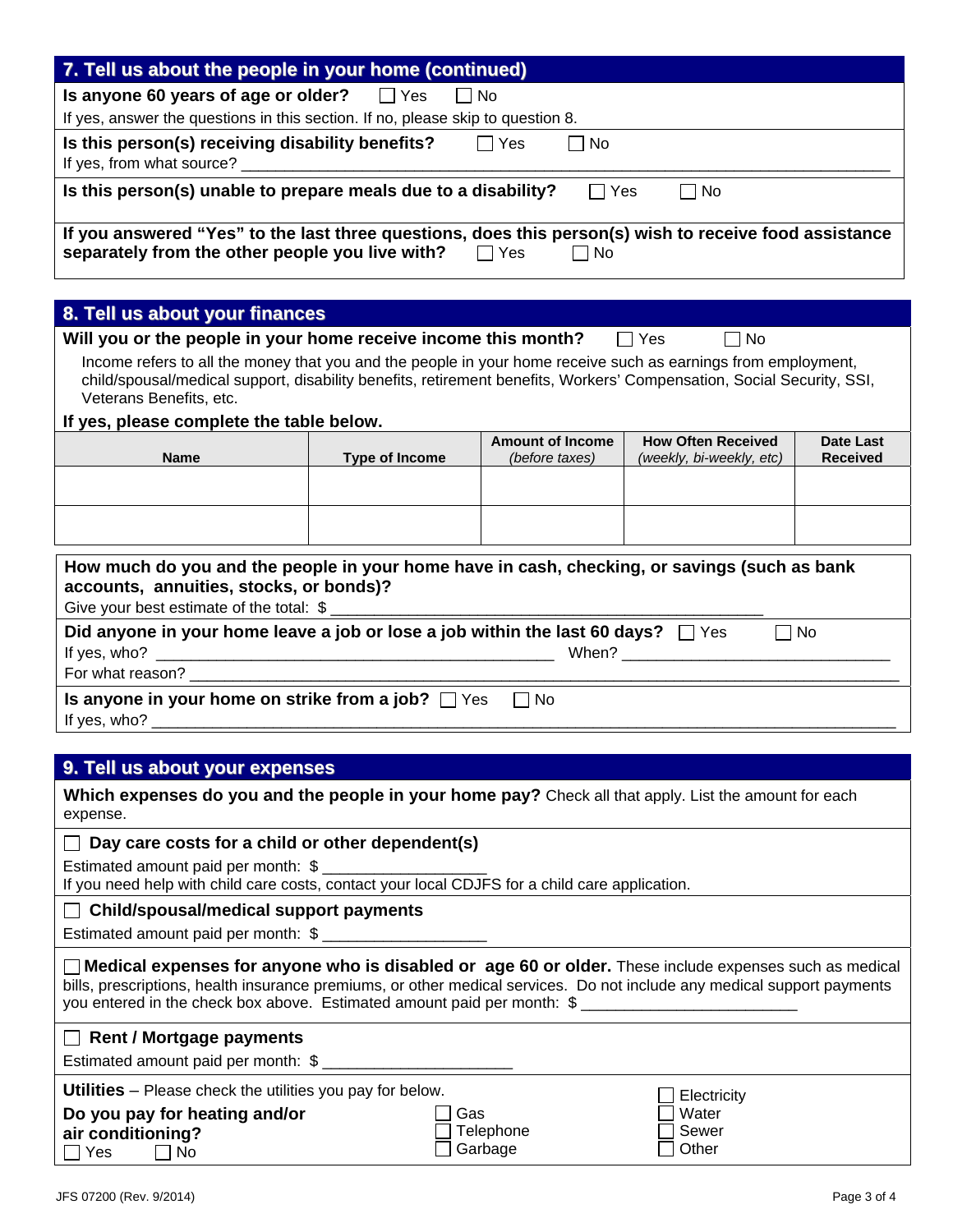## **10. Signature of person who completed this application**

#### **By signing this application:**

- I understand the questions on this form and certify, under penalty of perjury, that all my answers are correct and complete to the best of my knowledge, including information about the citizenship or alien status of each household member applying for assistance.
- I state under penalty of perjury I have disclosed all annuities and other similar financial devices in which I and/or my spouse have any interest.
- I understand and agree to provide documents to prove what I have said.
- I understand and agree that the CDJFS may contact other persons or organizations to obtain the necessary proof of my eligibility and level of assistance.
- I understand that by signing this application and receiving Ohio Works First, I am assigning to the State of Ohio any rights to child/spousal support that is owed to me and/or the minor children in the assistance group during the Ohio Works First eligibility period.
- I understand that by signing this application and receiving Medicaid, I am assigning to the State of Ohio any rights to medical support and any rights to payments by a liable third party for medical assistance owed to me and/or to the minor children in the assistance group during the Medicaid eligibility period.
- I understand that I may be required to cooperate with the child support enforcement agency in establishing paternity or establishing or enforcing a support order. If I am required to cooperate with the child support enforcement agency, a referral will be submitted to the agency on my behalf. I also understand that if I am not required to cooperate with the child support enforcement agency, I may request child support services by completing the JFS 07076 "Application for Child Support Services."
- I understand that in some instances, I may be asked to give consent to the CDJFS to make whatever contacts are necessary to determine my eligibility.

| Signature of Applicant or Authorized Representative | If Authorized Representative,<br><b>Relationship to Applicant</b> | Date |
|-----------------------------------------------------|-------------------------------------------------------------------|------|
|                                                     |                                                                   |      |

## **11. What to do when you complete this application**

## **Return this application to your local County Department of Job and Family Services office.**

To search for your county office go to http://jfs.ohio.gov/County/County\_Directory.pdf

## **Your civil rights**

This institution is prohibited from discriminating on the basis of race, color, national origin, disability, age, sex and in some cases religion and political beliefs. The U.S Department of Agriculture also prohibits discrimination against its customers, employees, and applicants for employment on the bases of race, color, national origin, age, disability, sex, gender identity, religion, reprisal, and where applicable, political beliefs, marital status, familial or parental status, sexual orientation, or all or part of an individual's income is derived from any public assistance program, or protected genetic information in employment or in any program or activity conducted or funded by the Department. (Not all prohibited bases will apply to all programs and/or employment activities.) If you wish to file a Civil Rights program complaint of discrimination with USDA, complete the USDA Program Discrimination Complaint Form, found online at http://www.ascr.usda.gov/complaint\_filing\_cust.html, or at any USDA office, or call (866) 632-9992 to request the form. You may also write a letter containing all of the information requested in the form. Send your completed complaint form or letter to us by mail at U.S. Department of Agriculture, Director, Office of Adjudication, 1400 Independence Avenue, S.W., Washington, D.C. 20250-9410, by fax (202) 690-7442 or email at program.intake@usda.gov. Individuals who are deaf, hard of hearing or have speech disabilities may contact USDA through the Federal Relay Service at (800) 877-8339; or (800) 845-6136 (Spanish).For any other information dealing with Supplemental Nutrition Assistance Program (SNAP) issues, persons should either contact the USDA SNAP Hotline Number at (800) 221-5689, which is also in Spanish or call the [State Information/Hotline Numbers](http://www.fns.usda.gov/snap/contact_info/hotlines.htm) (click the link for a listing of hotline numbers by State); found online at [http://www.fns.usda.gov/snap/contact\\_info/hotlines.htm.](http://www.fns.usda.gov/snap/contact_info/hotlines.htm)To file a complaint of discrimination regarding a program receiving Federal financial assistance through the U.S. Department of Health and Human Services (HHS), write: HHS Director, Office for Civil Rights, Room 515-F, 200 Independence Avenue, S.W., Washington, D.C. 20201 or call (202) 619-0403 (voice) or (800) 537-7697 (TTY).USDA and HHS are equal opportunity providers and employers.

To file a complaint with the Ohio Department of Job and Family Services (ODJFS) write: ODJFS, Bureau of Civil Rights, 30 E. Broad St., 30<sup>th</sup> Floor, Columbus, OH 43215 or by fax at (614) 752-6381; or call (614) 644-2703 (voice), (866) 227-6353 (toll free), or (866) 221-6700 (TTY).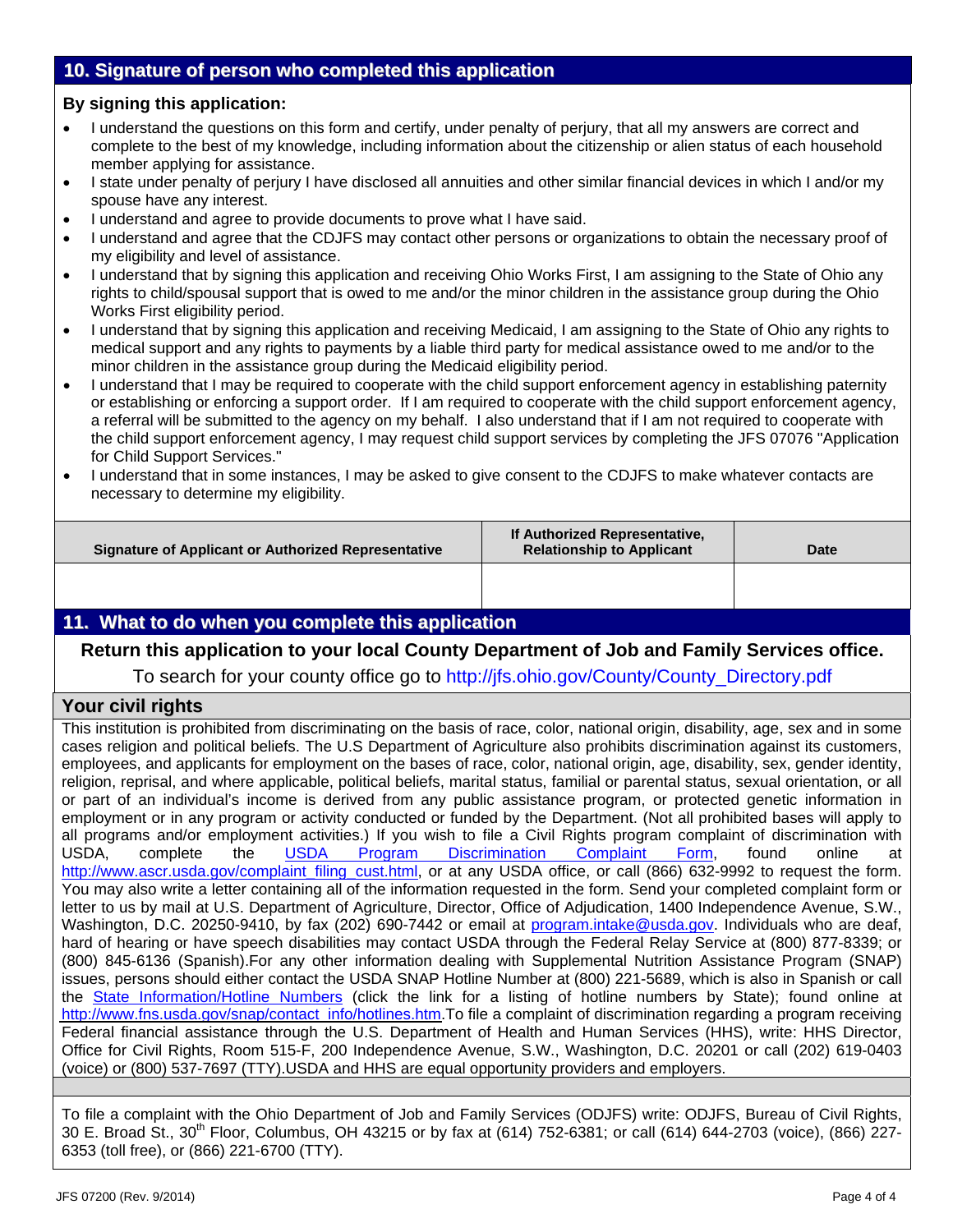# **Voter Registration and Information Update Form**

**Please read instructions carefully. Please type or print clearly with blue or black ink.** For further information, you may consult the Secretary of State's website at: [www.OhioSecretaryofState.gov](http://www.ohiosecretaryofstate.gov/) or call 1-877-767-6446.

#### **Eligibility**

You are qualified to register to vote in Ohio if you meet all the following requirements:

- 1. You are a citizen of the United States.
- 2. You will be at least 18 years old on or before the day of the general election.
- 3. You will be a resident of Ohio for at least 30 days immediately before the election in which you want to vote.
- 4. You are not incarcerated (in jail or in prison) for a felony conviction.
- 5. You have not been declared incompetent for voting purposes by a probate court.
- 6. You have not been permanently disenfranchised for violations of election laws.

**Use this form** to register to vote or to update your current Ohio registration if you have changed your address or name.

**NOTICE**: This form must be received or postmarked by the 30th day before an election at which you intend to vote. You will be notified by your county board of elections of the location where you vote. If you do not receive a notice following timely submission of this form, please contact your county board of elections.

**Numbers 1 and 2 below are required by law.** You must answer **both** of the questions for your registration to be processed.

#### **Registering in Person**

If you have a current valid Ohio driver's license, you must provide that number on line 10. If you do not have an Ohio driver's license, you must provide the last four digits of your Social Security number on line 10. If you have neither, please write "None."

#### **Registering by Mail**

If you register by mail and do not provide either an Ohio driver's license number or the last four digits of your Social Security number, you must enclose with your application a copy of one of the following forms of identification:

Current and valid photo identification, a military identification, or a current (within the last 12 months) utility bill, bank statement, paycheck, government check or government document (other than a notice of voter registration mailed by a board of elections) that shows your name and current address.

#### **Residency Requirements**

Your voting residence is the location that you consider to be a permanent, not a temporary, residence. Your voting residence is the place in which your habitation is fixed and to which, whenever you are absent, you intend to return. If you do not have a fixed place of habitation, but you are a consistent or regular inhabitant of a shelter or other location to which you intend to return, you may use that shelter or other location as your residence for purposes of registering to vote. If you have questions about your specific residency circumstances, you may contact your local board of elections for further information.

#### **Your Signature**

In the area below the arrow in Box 14, please write your cursive, hand-written signature or make your legal mark, taking care that it does not touch the surrounding lines so when it is digitally imaged by your county board of elections it can effectively be used to identify your signature.

**Please see information on back of this form to learn how to obtain an absentee ballot.**

#### **WHOEVER COMMITS ELECTION FALSIFICATION IS GUILTY OF A FELONY OF THE FIFTH DEGREE. FOLD HERE**

| $I$ am:                                                                                                                                                                                                                            | $\Box$ Registering as an Ohio voter                                                           | $\Box$ Updating my address |                            |                           | $\Box$ Updating my name                                    |  |  |  |
|------------------------------------------------------------------------------------------------------------------------------------------------------------------------------------------------------------------------------------|-----------------------------------------------------------------------------------------------|----------------------------|----------------------------|---------------------------|------------------------------------------------------------|--|--|--|
| 1. Are you a U.S. citizen? □ Yes<br>$\Box$ No<br>2. Will you be at least 18 years of age on or before the next general election?<br>$\Box$ Yes<br>∃No<br>If you answered NO to either of the questions, do not complete this form. |                                                                                               |                            |                            |                           |                                                            |  |  |  |
| 3. Last Name                                                                                                                                                                                                                       |                                                                                               | <b>First Name</b>          |                            | Middle Name or Initial    | Jr., II, etc.                                              |  |  |  |
| 4. House Number and Street (Enter new address if changed)                                                                                                                                                                          |                                                                                               | Apt. or Lot #              |                            | 5. City or Post Office    | 6. ZIP Code                                                |  |  |  |
| 7. Additional Mailing Address or P.O. Box (if necessary)                                                                                                                                                                           |                                                                                               |                            | 8. County (where you live) |                           | <b>FOR BOARD</b><br><b>USE ONLY</b><br>SEC4010 (Rev. 6/14) |  |  |  |
| 9. Birthdate (MO-DAY-YR) (required) 10. Ohio Driver's License No. OR                                                                                                                                                               | Last Four Digits of Social Security no.<br>(one form of ID required to be listed or provided) |                            |                            | 11. Phone No. (voluntary) | City, Village, Twp.                                        |  |  |  |
| 12. PREVIOUS ADDRESS IF UPDATING CURRENT REGISTRATION - Previous House Number and Street                                                                                                                                           |                                                                                               |                            |                            |                           | Ward                                                       |  |  |  |
| Previous City or Post Office                                                                                                                                                                                                       | County                                                                                        |                            | State                      |                           | Precinct                                                   |  |  |  |
| 13. CHANGE OF NAME ONLY Former Legal Name                                                                                                                                                                                          |                                                                                               | Former Signature           |                            |                           | School Dist.                                               |  |  |  |
| 14.<br>I declare under penalty of<br>election falsification I am a                                                                                                                                                                 | Your Signature J                                                                              | Date<br><b>MO</b>          | <b>DAY</b>                 | <b>YR</b>                 | Cong. Dist.<br>Senate Dist.                                |  |  |  |
| citizen of the United States, will<br>have lived in this state for 30<br>days immediately preceding<br>the next election, and will be<br>at least 18 years of age at the<br>time of the general election.                          |                                                                                               |                            |                            |                           | House Dist.                                                |  |  |  |